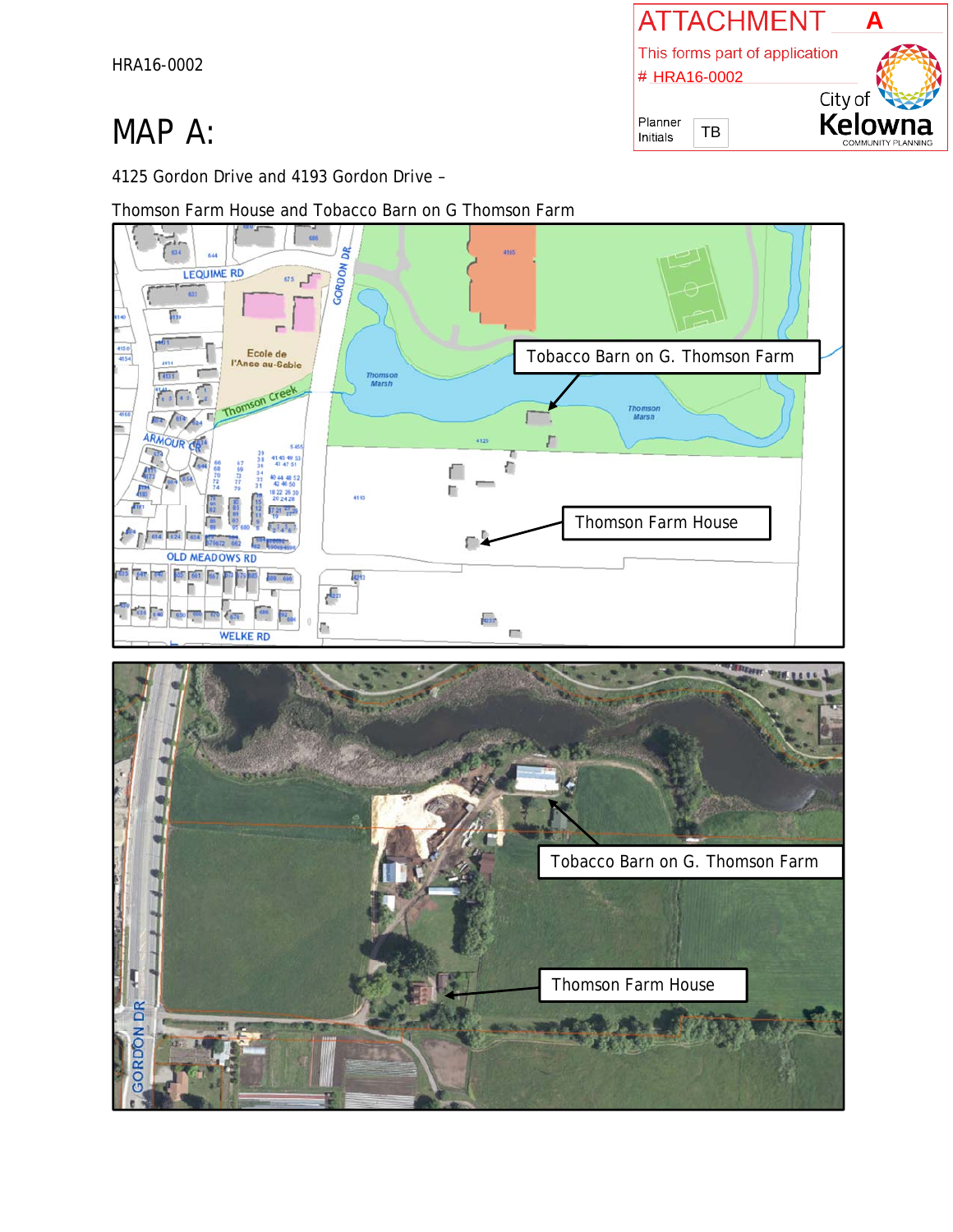

## Statement of Significance

### **4193 Gordon Dr - Thomson Farm House**

Place Description: The historic place is the 1.5-storey wood-frame residential structure, built in 1922 at 4193 Gordon Drive in Kelowna's Mission Sector.

Heritage Value: This early-1920s farmhouse represents the agricultural heritage of a farming family whose roots in this area go back to 1892. The changes of crops over the years reflect the area's changing agricultural conditions.

> The house stands on the third farm in the Kelowna area owned by the family of Gifford R. Thomson. Originally from the Shetland Islands of Scotland, Thomson came to Benvoulin in 1892 with his wife and eight children (a last, ninth, child was born shortly after they arrived). He bought this property in 1898, gradually clearing it and growing hay. Gifford's two sons, Wilberforce ('Wilber') and John ('Jock'), took over the 120-acre farm when their father moved to Vancouver, adding 60 acres to the original 120 acres shortly after their return from service in the First World War. Theirs was a mixed farm. In the 1920s they tried tobacco, then being promoted in Kelowna as a lucrative cash crop (see their tobacco barn at 4193B Gordon Drive). In 1932 they started growing celery, head lettuce, and other vegetables. In the late 1930s they operated the vegetable business in partnership with J.B. Knowles, Kelowna's pioneer jeweler (see 369-371 and 865 Bernard Avenue), as Okanagan Mission Producers, sending vegetables to the Prairies by the boxcar-load and by truck.

> Their father, Gifford Thomson, originally bought 20 acres of land from G.G. MacKay, the Benvoulin promoter, but the fruit trees he planted did not thrive because of the high water table. In order to make a living he drove the mail three times a week to Vernon. Around 1900 he pre-empted a property just south of Bellevue Creek, where he built a large house for his family and grew grain; after he sold it in 1904 the house became the well-known Bellevue Hotel. Gifford Thomson then moved to this property, further north, which he had purchased six years earlier. Shortly thereafter he moved to Vancouver, where his ventures included building the Gifford Hotel. With seven of the children being girls, the Thomsons contributed largely to the marriages and population growth of early Okanagan Mission.

> The house was built by Wilber and Jock, for the former when he married in 1922. It has features of the American Colonial Revival style, with its steep roof, horizontal clapboard siding, casement windows, and dormers. Wilber's sons Gifford and Kenneth eventually took over operation of the family farm. The vegetable business ended in 1951 because refrigerated shipments of California produce made it uncompetitive. The Thomsons then shifted to dairy farming, shipping milk from their Holsteins through NOCA Dairy. In 1953, under the name Okanagan Nurseries, they started growing dwarf apple root stock to supply the orchard industry, which was beginning the shift to planting high-density orchards on dwarf trees.

After Gordon Drive was pushed through the site of their dairy barn in 1983, the brothers shifted to beef cattle. In the early 1990s they sold 80 acres to the City of Kelowna for park development and divided the remaining 40 acres of the original block between them. Gifford Thomson continues to live in this house, maintaining the continuity of occupation of the house and the long Thomson agricultural tradition.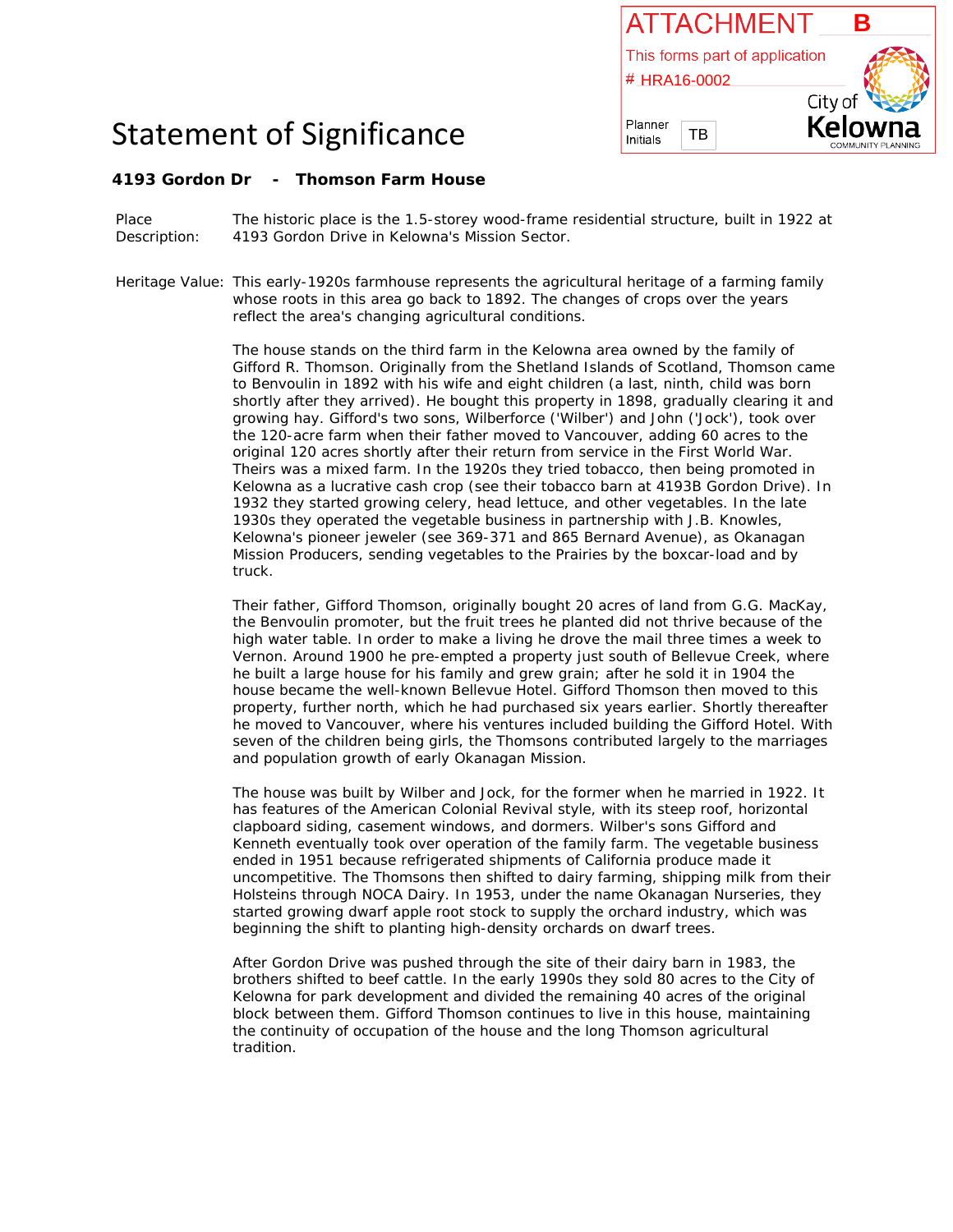### Character Defining

- 1.5-storey residence with features of the American Colonial Revival style
- Steep gabled roof and gabled dormers

Elements:

- Projecting gabled bays on front elevation
- Large screened porch on left side
- Six- and eight-pane casement windows - Horizontal wood beveled siding
- 
- Corbelled brick chimney
- Large property with gardens, large poplar trees, grass, and open space